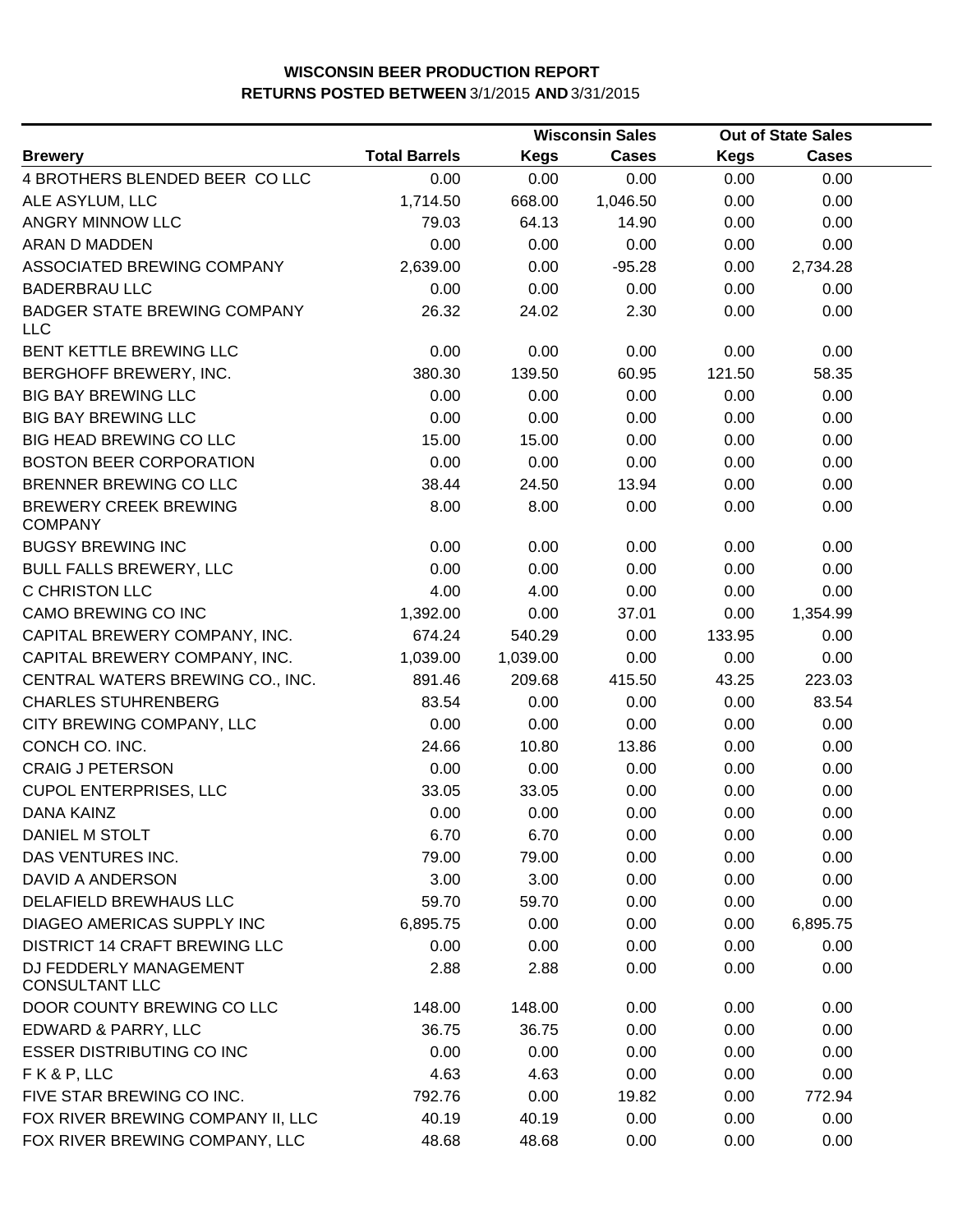|                                                         |                      |             | <b>Wisconsin Sales</b> |             | <b>Out of State Sales</b> |  |
|---------------------------------------------------------|----------------------|-------------|------------------------|-------------|---------------------------|--|
| <b>Brewery</b>                                          | <b>Total Barrels</b> | <b>Kegs</b> | <b>Cases</b>           | <b>Kegs</b> | <b>Cases</b>              |  |
| FRANKENMUTH BREWING COMPANY                             | 0.00                 | 0.00        | 0.00                   | 0.00        | 0.00                      |  |
| <b>FRESAR INC</b>                                       | 3.39                 | 3.39        | 0.00                   | 0.00        | 0.00                      |  |
| <b>FULTON LLC</b>                                       | 0.00                 | 0.00        | 0.00                   | 0.00        | 0.00                      |  |
| <b>GD II LLC</b>                                        | 42.52                | 42.52       | 0.00                   | 0.00        | 0.00                      |  |
| GD3 LLC                                                 | 157.00               | 157.00      | 0.00                   | 0.00        | 0.00                      |  |
| GD4, LLC                                                | 45.50                | 45.50       | 0.00                   | 0.00        | 0.00                      |  |
| GJS SALES, INC.                                         | 18.30                | 1.75        | 16.55                  | 0.00        | 0.00                      |  |
| GJS SALES, INC.                                         | 261.29               | 0.00        | 261.29                 | 0.00        | 0.00                      |  |
| <b>GRANITE CITY RESTAURANT</b><br><b>OPERATIONS INC</b> | 57.94                | 57.94       | 0.00                   | 0.00        | 0.00                      |  |
| <b>GRANT PAULY</b>                                      | 275.84               | 100.66      | 112.20                 | 39.10       | 23.88                     |  |
| <b>GRAY BREWING CO.</b>                                 | 114.87               | 59.83       | 38.44                  | 15.00       | 1.60                      |  |
| <b>GREEN BAY BREWING COMPANY</b>                        | 164.87               | 70.23       | 94.64                  | 0.00        | 0.00                      |  |
| <b>GREENVIEW BREWING LLC</b>                            | 2.90                 | 0.42        | 2.48                   | 0.00        | 0.00                      |  |
| <b>GREGORY A HARRIS</b>                                 | 0.00                 | 0.00        | 0.00                   | 0.00        | 0.00                      |  |
| <b>GREGORY S HARDMAN</b>                                | 0.00                 | 0.00        | 0.00                   | 0.00        | 0.00                      |  |
| <b>GUY R LILJA</b>                                      | 0.00                 | 0.00        | 0.00                   | 0.00        | 0.00                      |  |
| <b>GWBC LLC</b>                                         | 84.47                | 0.00        | 0.00                   | 0.00        | 84.47                     |  |
| HORNELL BREWING CO INC                                  | 6,345.72             | 0.00        | 14.66                  | 0.00        | 6,331.06                  |  |
| HORNY GOAT BREWING CO.                                  | 8.00                 | 8.00        | 0.00                   | 0.00        | 0.00                      |  |
| HOUSE OF BREWS LLC                                      | 78.66                | 78.66       | 0.00                   | 0.00        | 0.00                      |  |
| HYDRO STREET BREWING COMPANY<br><b>LLC</b>              | 14.39                | 14.39       | 0.00                   | 0.00        | 0.00                      |  |
| JACOB LEINENKUGEL BREWING CO.,<br><b>LLC</b>            | 24,986.16            | 833.43      | 14,395.78              | 1,171.07    | 8,585.88                  |  |
| <b>JAMES M KENNEDY</b>                                  | 4.35                 | 4.35        | 0.00                   | 0.00        | 0.00                      |  |
| <b>JEAN M LANE</b>                                      | 11.13                | 11.13       | 0.00                   | 0.00        | 0.00                      |  |
| <b>JOHN JAGEMANN</b>                                    | 24.00                | 24.00       | 0.00                   | 0.00        | 0.00                      |  |
| KARBEN4 BREWING LLC                                     | 303.45               | 239.00      | 64.45                  | 0.00        | 0.00                      |  |
| KATCHEVER & CO LLC                                      | 256.17               | 151.50      | 104.67                 | 0.00        | 0.00                      |  |
| <b>KUL BREWING LLC</b>                                  | 438.25               | 0.00        | 438.25                 | 0.00        | 0.00                      |  |
| LAKEFRONT BREWERY, INC.                                 | 2,487.71             | 738.54      | 1,177.31               | 61.84       | 510.02                    |  |
| LAKEWALK BREWERY AND CAFE<br><b>COMPANY</b>             | 84.50                | 84.50       | 0.00                   | 0.00        | 0.00                      |  |
| LAZY MONK BREWING LLC                                   | 33.93                | 20.51       | 13.42                  | 0.00        | 0.00                      |  |
| LEE BURGESS                                             | 0.00                 | 0.00        | 0.00                   | 0.00        | 0.00                      |  |
| <b>LESLIE ERB</b>                                       | 3.00                 | 3.00        | 0.00                   | 0.00        | 0.00                      |  |
| <b>LEVI FUNK</b>                                        | 0.00                 | 0.00        | 0.00                   | 0.00        | 0.00                      |  |
| LHM BREWPUB, LLC                                        | 18.11                | 18.11       | 0.00                   | 0.00        | 0.00                      |  |
| LUCETTE BREWING COMPANY LLC                             | 78.69                | 29.75       | 20.83                  | 11.00       | 17.11                     |  |
| MARK ANTHONY BREWING INC                                | 44,971.37            | 0.00        | 11,995.29              | 0.00        | 32,976.08                 |  |
| <b>MARK RIGGLE</b>                                      | 0.50                 | 0.00        | 0.00                   | 0.50        | 0.00                      |  |
| <b>MATTHEW J GEARY</b>                                  | 28.75                | 28.68       | 0.07                   | 0.00        | 0.00                      |  |
| MELANIE BREWERY CO INC                                  | 0.00                 | 0.00        | 0.00                   | 0.00        | 0.00                      |  |
| MILLER BREWING INTERNATIONAL,<br>INC.                   | 0.00                 | 0.00        | 0.00                   | 0.00        | 0.00                      |  |
| MILLERCOORS LLC                                         | 129.48               | 0.50        | 2.98                   | 126.00      | 0.00                      |  |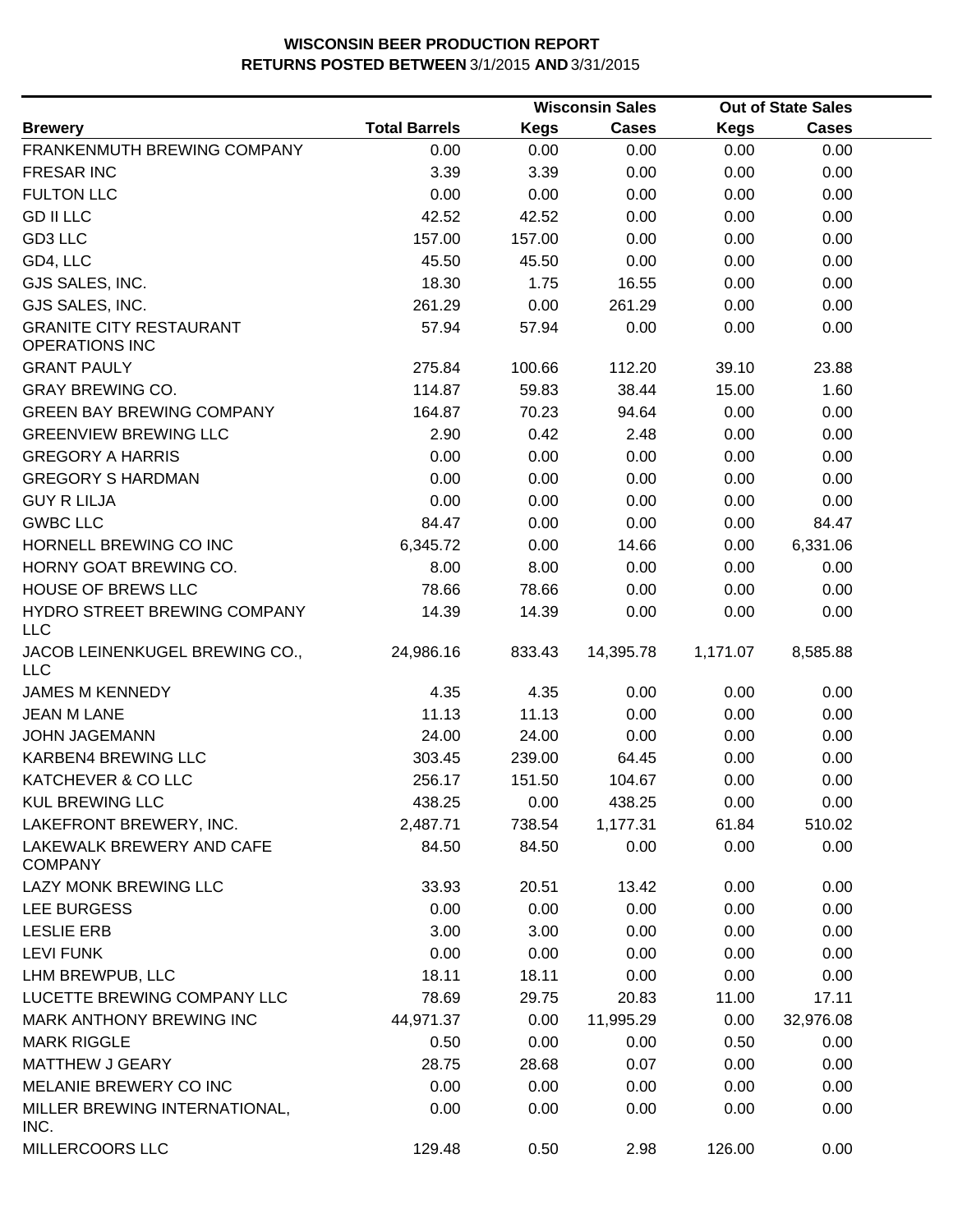|                                            |                      |             | <b>Wisconsin Sales</b> |             | <b>Out of State Sales</b> |  |
|--------------------------------------------|----------------------|-------------|------------------------|-------------|---------------------------|--|
| <b>Brewery</b>                             | <b>Total Barrels</b> | <b>Kegs</b> | <b>Cases</b>           | <b>Kegs</b> | <b>Cases</b>              |  |
| MILLERCOORS LLC                            | 507,099.76           | 13,900.43   | 105,249.38             | 40,600.99   | 347,348.96                |  |
| MILWAUKEE BREWING COMPANY                  | 669.34               | 267.00      | 284.03                 | 11.00       | 107.31                    |  |
| MILWAUKEE BREWING COMPANY                  | 59.80                | 59.80       | 0.00                   | 0.00        | 0.00                      |  |
| MILWAUKEE PREMIUM BREWING CO<br><b>LLC</b> | 6,534.91             | 161.50      | 2,727.40               | 2.00        | 3,644.01                  |  |
| MOBCRAFT BEER LLC                          | 23.52                | 15.00       | 8.52                   | 0.00        | 0.00                      |  |
| MOOSEJAW PIZZA & BREWING CO LLC            | 111.20               | 89.56       | 21.64                  | 0.00        | 0.00                      |  |
| <b>MOUNTAIN CREST SRL LLC</b>              | 9,112.28             | 23.50       | 1,026.53               | 55.00       | 8,007.25                  |  |
| NEW GLARUS BREWING COMPANY                 | 10,892.57            | 3,514.50    | 7,378.07               | 0.00        | 0.00                      |  |
| NEW GLARUS BREWING COMPANY                 | 381.86               | 40.75       | 341.11                 | 0.00        | 0.00                      |  |
| NEXT DOOR BREWING LLC                      | 31.82                | 31.82       | 0.00                   | 0.00        | 0.00                      |  |
| NORTHWOODS BREWING CORP LLC                | 52.50                | 52.50       | 0.00                   | 0.00        | 0.00                      |  |
| O'SO BREWING COMPANY                       | 332.72               | 132.83      | 178.32                 | 0.67        | 20.90                     |  |
| OLIPHANT BREWING LLC                       | 7.75                 | 7.75        | 0.00                   | 0.00        | 0.00                      |  |
| PABST BREWING COMPANY                      | 0.00                 | 0.00        | 0.00                   | 0.00        | 0.00                      |  |
| PABST BREWING COMPANY                      | 0.00                 | 0.00        | 0.00                   | 0.00        | 0.00                      |  |
| PATRICK MC INTOSH                          | 68.05                | 53.36       | 4.55                   | 5.50        | 4.64                      |  |
| PETER H GENTRY                             | 10.00                | 10.00       | 0.00                   | 0.00        | 0.00                      |  |
| PETER PETERSON JR                          | 8.00                 | 8.00        | 0.00                   | 0.00        | 0.00                      |  |
| PHUSION PROJECTS LLC                       | 20,152.79            | 0.00        | 305.91                 | 0.00        | 19,846.88                 |  |
| PIGEON RIVER BREWING LLC                   | 19.81                | 19.81       | 0.00                   | 0.00        | 0.00                      |  |
| PITCHFORK BREWING LLC                      | 20.72                | 20.72       | 0.00                   | 0.00        | 0.00                      |  |
| PLYMOUTH BREWING COMPANY LLC               | 7.82                 | 7.82        | 0.00                   | 0.00        | 0.00                      |  |
| PORT HURON BREWING COMPANY,<br><b>LLC</b>  | 29.56                | 16.28       | 13.28                  | 0.00        | 0.00                      |  |
| POTOSI BREWING COMPANY                     | 15.00                | 15.00       | 0.00                   | 0.00        | 0.00                      |  |
| POTOSI BREWING COMPANY                     | 502.77               | 167.95      | 271.62                 | 21.80       | 41.40                     |  |
| RAIL HOUSE PROPERTIES LLC                  | 23.00                | 23.00       | 0.00                   | 0.00        | 0.00                      |  |
| RANDOLPH OSKEY                             | 1.94                 | 1.94        | 0.00                   | 0.00        | 0.00                      |  |
| RANDYS FUN HUNTERS BREWERY INC             | 0.00                 | 0.00        | 0.00                   | 0.00        | 0.00                      |  |
| RED CEDAR BREWING LLC                      | 0.00                 | 0.00        | 0.00                   | 0.00        | 0.00                      |  |
| RED EYE BREWING COMPANY LLC                | 34.20                | 34.20       | 0.00                   | 0.00        | 0.00                      |  |
| REGAL BRAU BREWING COMPANY LLC             | 15,192.85            | 0.00        | 353.37                 | 0.00        | 14,839.48                 |  |
| RHINELANDER BREWING CO LLC                 | 2,367.17             | 3.75        | 79.35                  | 0.00        | 2,284.07                  |  |
| ROBERT A LARSON                            | 442.71               | 87.17       | 203.06                 | 70.16       | 82.32                     |  |
| ROWLAND'S CALUMET BREWING CO.,<br>INC.     | 8.00                 | 8.00        | 0.00                   | 0.00        | 0.00                      |  |
| ROWLAND'S CALUMET BREWING CO.,<br>INC.     | 8.00                 | 8.00        | 0.00                   | 0.00        | 0.00                      |  |
| <b>RUSH RIVER BREWING LLC</b>              | 282.57               | 54.68       | 60.54                  | 54.14       | 113.21                    |  |
| <b>RUSTIC VENTURES LLC</b>                 | 12.86                | 12.86       | 0.00                   | 0.00        | 0.00                      |  |
| SILVER CREEK BREWING COMPANY               | 13.89                | 13.89       | 0.00                   | 0.00        | 0.00                      |  |
| SLEEMAN BREWING COMPANY USA<br><b>INC</b>  | 9,690.41             | 1,161.33    | 1,195.64               | 3,756.38    | 3,577.06                  |  |
| <b>SLOCUM LLC</b>                          | 58.80                | 58.80       | 0.00                   | 0.00        | 0.00                      |  |
| SOUTH SHORE BREWERY, INC.                  | 106.10               | 69.72       | 12.36                  | 17.20       | 6.82                      |  |
| SOUTH SHORE BREWERY, INC.                  | 0.00                 | 0.00        | 0.00                   | 0.00        | 0.00                      |  |